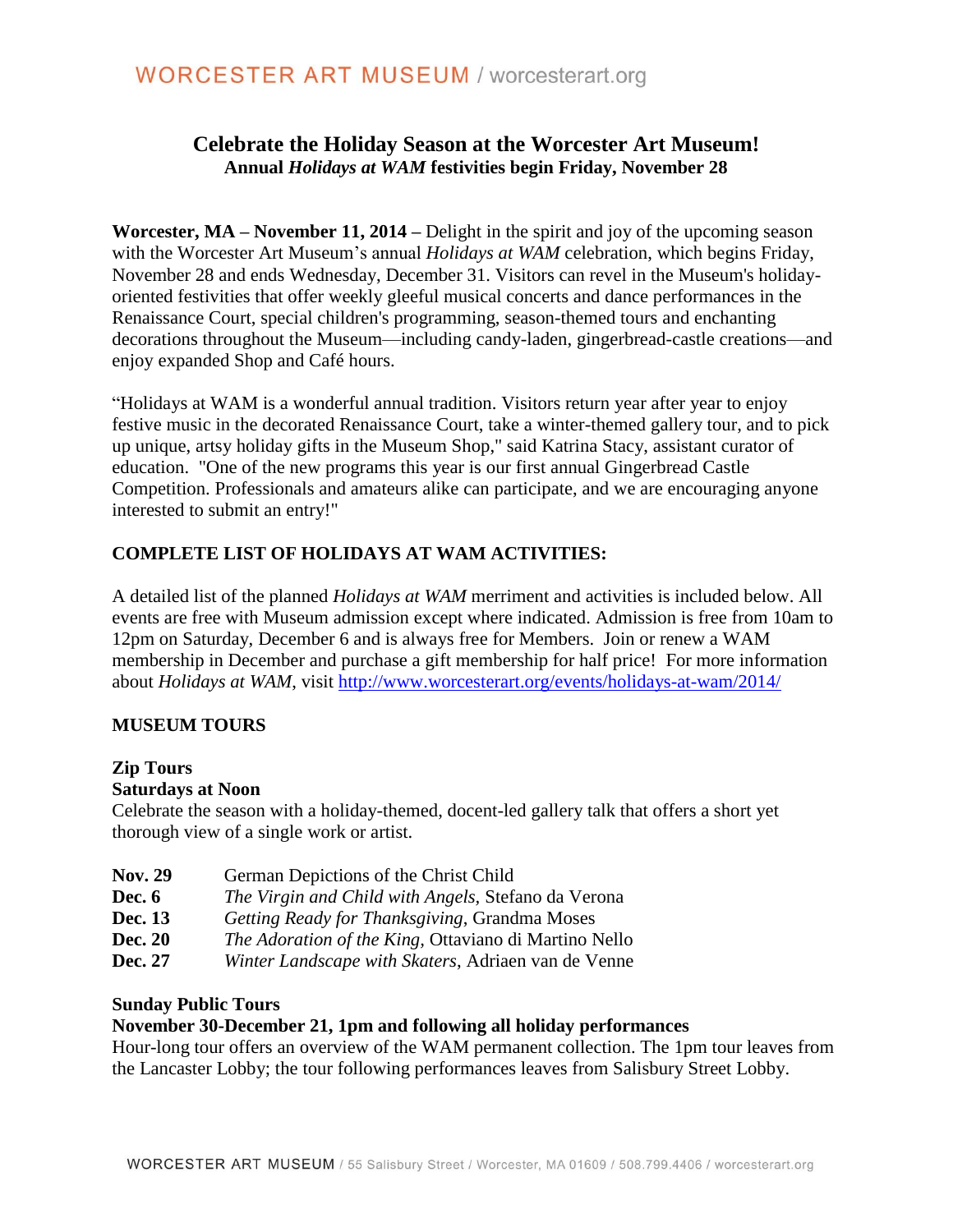# **WORCESTER ART MUSEUM / worcesterart.org**

### **December Tour of the Month: Celebrate Roman Style Wednesday, December 17 & Saturday, December 20, 2pm**

Join docent Mark Mancevice for reflections on celebrations and culture in late Republican and Imperial Rome.

**Audio tours** in English and Spanish**, self-guided thematic tours** and **family guides** also are available at the Museum. Inquire at the Visitor Service Representative Desks at the Lancaster and Salisbury Street Entrances.

### **FOR FAMILIES**

**Family @ WAM Tour Saturday, December 6, 10:30-11am** Winter-themed intergenerational tour. Free.

# **Families @ WAM Make Art!**

**Saturday, December 6, 11am-11:30am**

Stay after the family tour and enjoy hands-on art making with a holiday theme. Materials provided. Free.

### **SUNDAY PERFORMANCES At 2pm in the Renaissance Court**

### **WPI Vocal Performance Lab**

### **November 30**

Under the direction of John F. Delorey, WPI Director of Choral Music, the Vocal Performance Lab performs Benjamin Britten's achingly beautiful tapestry of sound, *A Ceremony of Carols for Harp and Chorus*, along with seasonal carols and sing-alongs.

### **Ballet Arts Worcester**

### **December 7**

The graceful Youth Ballet of Worcester dancers present a classical repertory from *The Nutcracker* and preview contemporary works for the 2014 season.

### **Salisbury Singers**

### **December 14**

The Salisbury Singers, a popular mixed chorus of selected volunteers under the dynamic guidance of Music Director Michelle Graveline, perform a rousing holiday concert.

# **Merrimack Valley Ringers**

### **December 21**

The Merrimack Valley Ringers handbell ensemble delight audiences with its infectious joy, spontaneity, and festive spirit. A *Holidays at WAM* crowd favorite.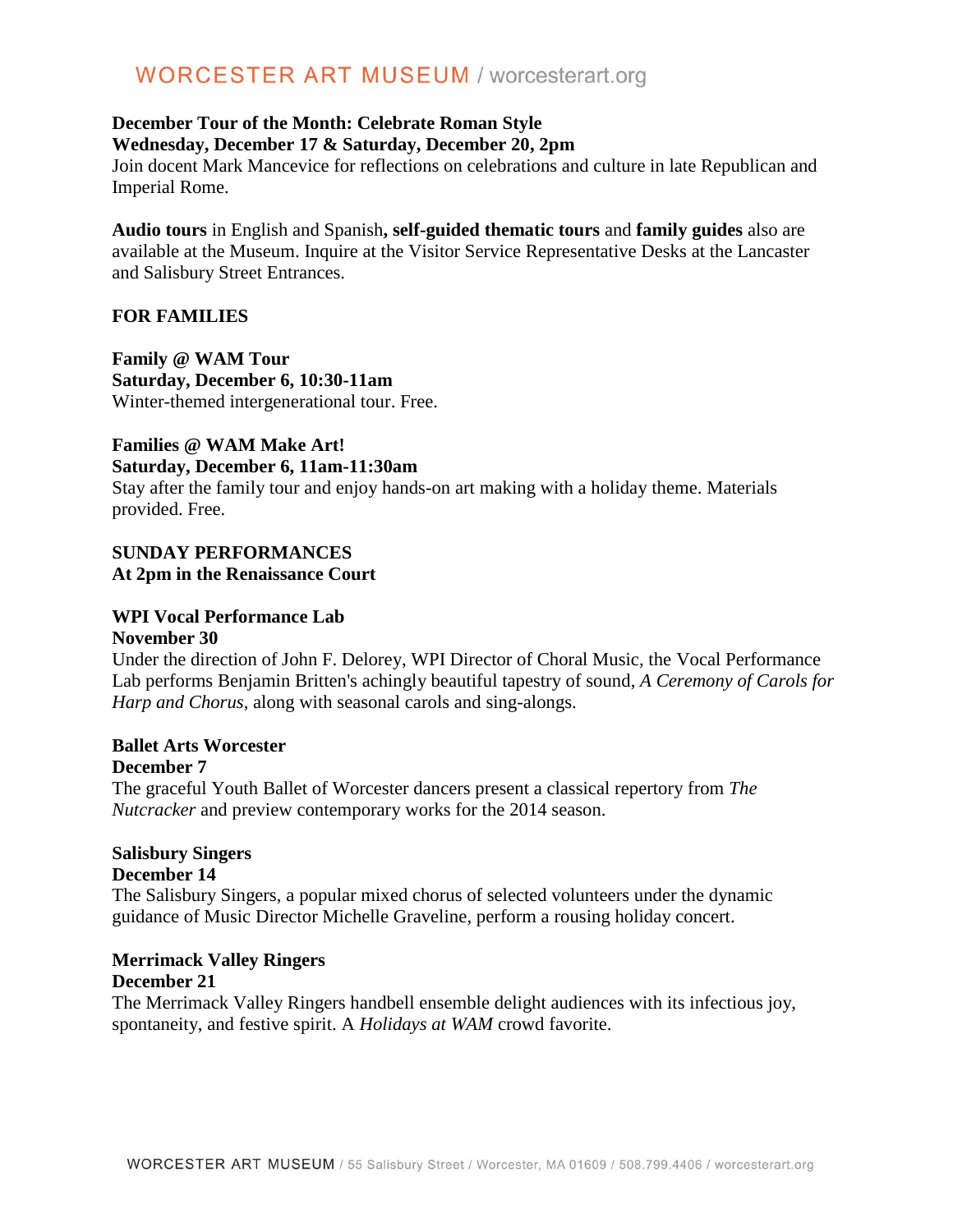# **WORCESTER ART MUSEUM / worcesterart.org**

### **SPECIAL EVENTS**

### **Gingerbread Castle Competition Sunday, November 30-December 7**

Higgins Education Wing

View a sweet display of gingerbread castles created by both professional and amateur competitors and vote for your favorite entry from Sunday, November 30 to Sunday, December 7. Awards, including the People's Choice Award, for the winning gingerbread castle(s) will be bestowed on Sunday, December 7 at 3:30pm in the Lancaster Lobby.

To enter the gingerbread castle competition, download a registration form at <http://www.worcesterart.org/events/holidays-at-wam/2014/>

### **Third Thursday: Champagne & Shopping Thursday, December 18, 5:30-7:30pm**

Enjoy shopping, live music, cash bar, and complimentary gift wrapping at this special evening event. Free with Museum admission; no admission charged if just visiting the Museum Shop. Sponsored by the WAM Members Council. Members can enjoy a "Holiday Toast"—a complimentary glass of champagne while they shop! Cheers!

### **First Night Worcester 2015**

### **Wednesday, December 31, 11am-5pm**

Ring in the New Year at WAM with fun family-oriented activities. A First Night Worcester 2015 badge is your entrée to the revelry! Visit [www.firstnightworcester.org](http://www.firstnightworcester.org/) for details.

For more information about *Holidays at WAM* performances, events, tours and other merriment, visit<http://www.worcesterart.org/events/holidays-at-wam/2014/>

*Holidays at WAM* is generously sponsored by National Grid. Media sponsor is 96.1 WSRS.

### **HOLIDAY HOURS**

### **Gallery**

Wednesday-Friday: 11am-5pm Third Thursday of every month: 11am-8pm Saturday: 10am-5pm Sunday: 11am-5pm (Closed Mondays, Tuesdays, and Thursday, December 25)

### **Museum Shop**

Open 7 days a week, December 1-24, 11am-5pm\* Third Thursday: December 18, 11am-8pm Shop WAM for the season's most inspired gifts! Members receive a 20 percent discount off purchases Friday, November 28 to Sunday, December 28. Spend \$100 or more after discount and receive a free *WAM Cookbook II.*